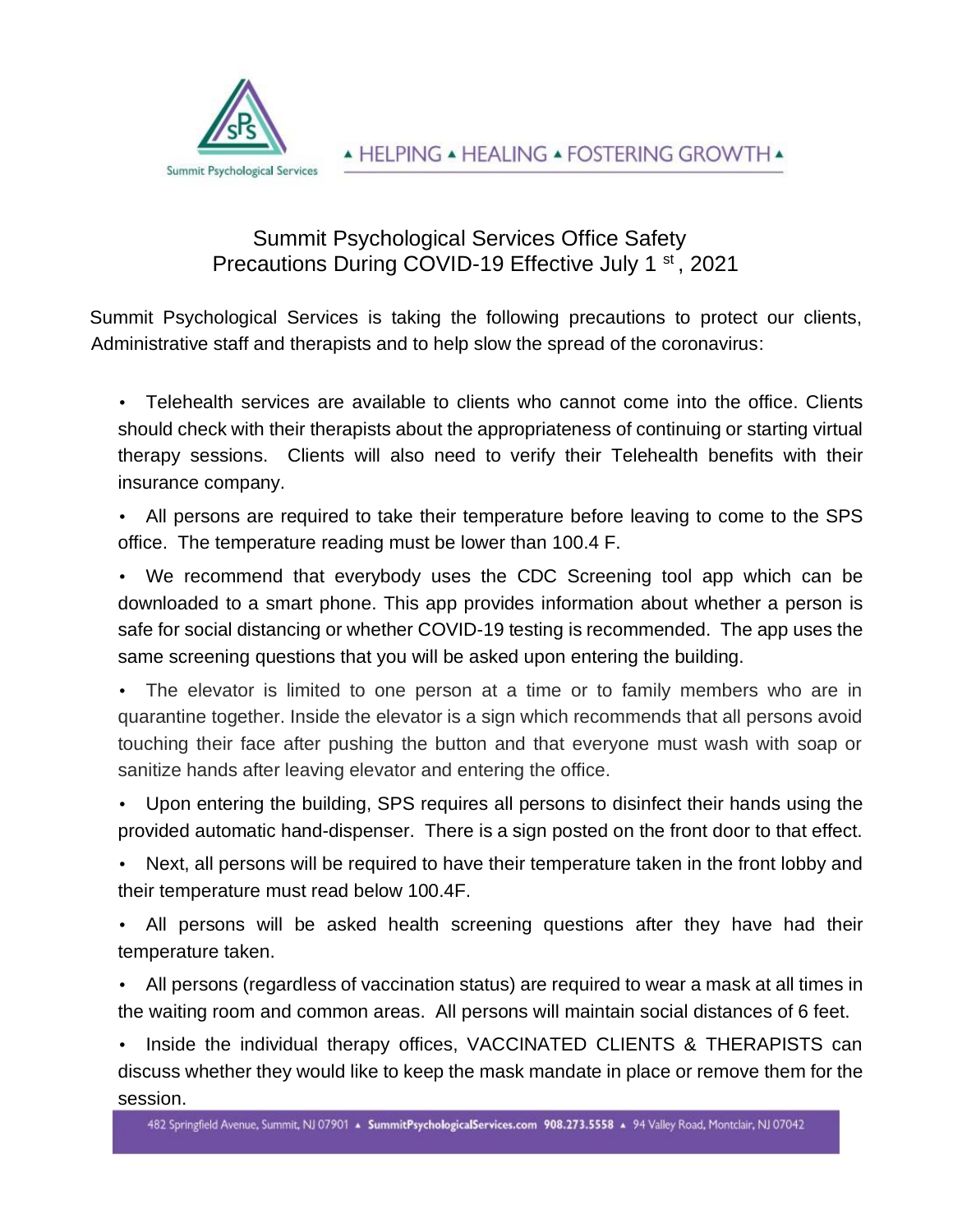

• If clients come into the office in person, they will be required to sign a copy of the Revised Summit Psychological Office Policies During COVID-19.

• Office seating in the waiting room and in therapy/testing rooms has been arranged for appropriate physical distancing and to minimize the number of persons in the waiting room at any one time.

• Automatic hand sanitizer dispensers that contain at least 60% alcohol are positioned around the building and bottles of hand sanitizer are available in the therapy/testing rooms, the waiting room and at the reception counter.

• All toys and magazines have been removed from the waiting room.

• Therapy games and toys are kept in the therapist offices and sanitized immediately after use. The toy cupboard is unavailable.

• Automatic restroom soap dispensers have been installed and everyone is required to wash their hands.

• Automatic hand-dryers have been installed in the restrooms.

Therapists will schedule appointments at specific intervals to minimize the number of people in the waiting room.

The time between appointments is used to sanitize surfaces in the therapy rooms.

• SPS asks clients to wait in their cars or outside until no earlier than 5 minutes before their appointment times.

• Credit card pads, pens and other areas that are commonly touched are thoroughly sanitized after each use.

• Clients are given the choice to use a "touchless pay-system" on their phones.

• Clients are given the choice to complete all paperwork via email and to submit it using an encrypted email system. ALL paperwork must be completed prior to session (Consent Forms and Financial Policy).

- Physical contact is not permitted.
- No clients are allowed in the staff kitchen area.
- Tissues and trash bins are easily accessed. Trash is disposed of on a frequent basis.
- Common areas are thoroughly disinfected at the end of each day.